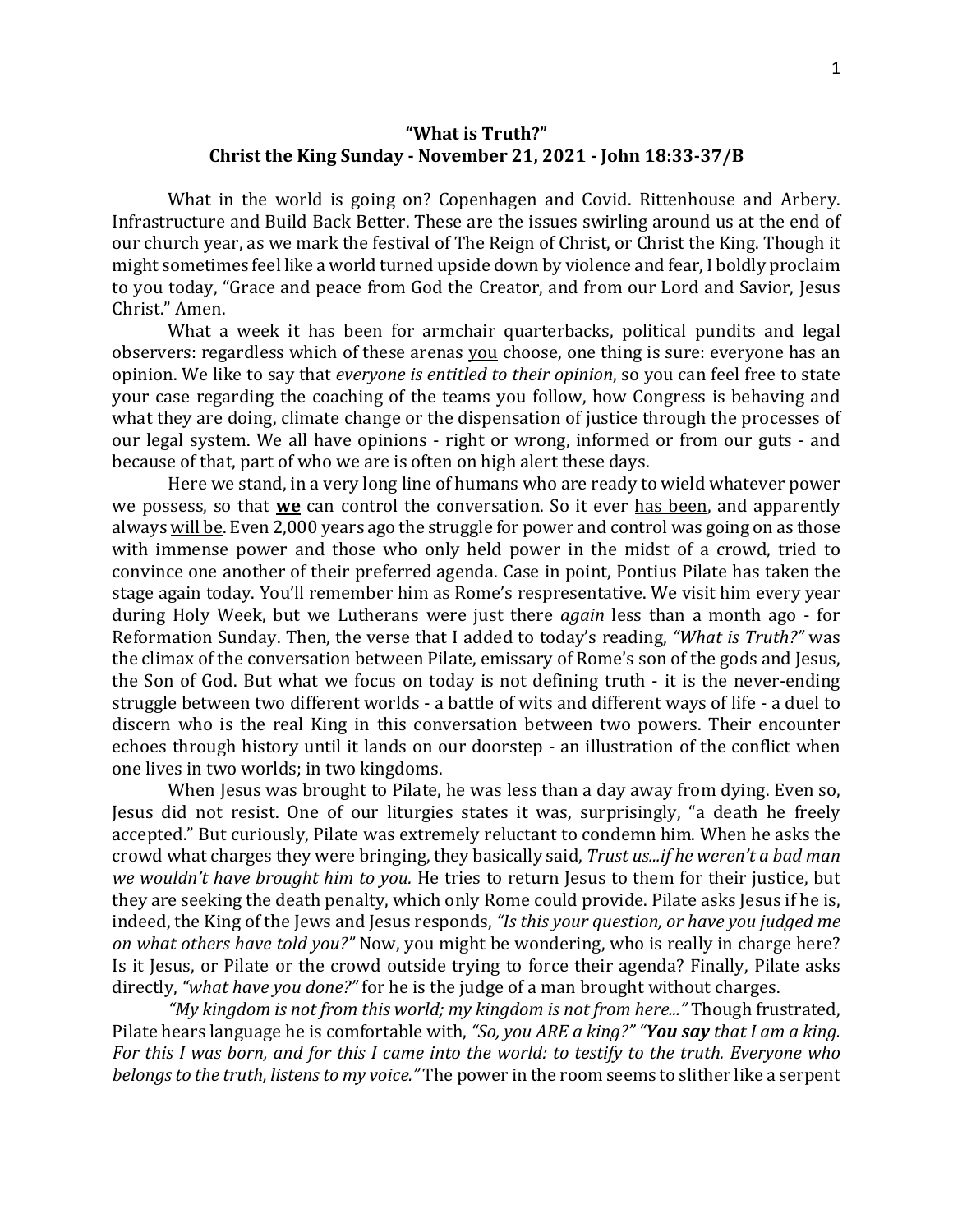- unable to be caught or cornered. But perhaps Pilate, without knowing, has already been captured. For on that day, Pilate came face to face with Truth in his own life.

One of the early church fathers who interpreted much of scripture for the fledgling Christian community, offers the intriguing idea that Pilate became a witness to Truth that day - the truth that Jesus was who he said he was - the king of the Jews. That title, according to St. Augustine, was *"inscribed in Pilate's heart, as it was on the titulus"* the sign that described the charge of one being crucified. Over Jesus' head on the cross on which he died, Pilate insisted on the wording of this charge, and had it posted in three languages: Hebrew for the Jews, Greek for the wise among the Gentiles, and Latin for the Romans who were exercising control over most of the known world. We all know what it said: "Jesus of *Nazareth.* The King of the Jews."

So why does this story of Pilate wrangling with Jesus over who he is and what he's done, belong here at the end of our Church Year? Simple. It is here before we start another liturgical cycle of seasons to remind us of our Truth - that Jesus was the Christ, the One who revealed God to us, the one who reigns over a kingdom that is completely different from the world in which we live. It stands as a New Year's resolution (as it were) that even though God's way is not our way, *we have been chosen* to live God's way in a world that is increasingly indifferent to any way other than the way of the world.

The difference about the Kingdom of God is the reign of a ruler who is completely different from how this world measures success and power. Try to imagine any world leader in human history who didn't count gain, but measured by loss. A king who **suffers**, weeping over Jerusalem and his dead friend, Lazarus; who shows **mercy**, and is "moved to compassion"; who **Loves** enough to be a sacrifice for those he loves; who **dwells with us**, incarnate, enfleshed in our flesh; and who **companions us** through all the days of our lives. We confess our loyalty to this, yet we live in the other.

There is great struggle in being a Christian in our world especially in these times, because it means *following* Jesus. His first disciples proclaimed that God was up to something new - not a new doctrine, not a new faith, not a new God, but a new way of living with God and with neighbor. That way of living was not based on the Law. It was not based on "Fair." It was not based on "Mine." It was rooted in something much more true, and much more difficult to achieve: Forgiveness. Love. Sacrifice. Justice. Truth. Mercy. Grace. Those are big words for little human people...words that people discuss and question and understand differently, all the while trying to convince each other to get back on the world's culture train, and just enjoy the ride.

But Jesus' ministry was meant to be counter-cultural, and succeeded, because "*the birthpangs of a new age"* were just beginning for Jesus and his followers. 2,000 years ago, the Lordship of Jesus challenged the lordship of the Roman Empire, the most powerful political and military structure in history, but who does it challenge now? What is the faithful truth in your life that would endanger you if you spoke it? Think about the responses you might get if you publicly and emphatically stated, for example, "We are consuming too much." Or, "Money isn't as important as you think." Or even, "Control does not provide security." All these concepts come from Jesus, the truth teller. Or what about, "We are not as special as we think..." Not saint or sinner, but both at once. Truth.

So, we do not gather here to get a weekly "pep talk," to provide morality lessons for our children, nor to have at least one hour a week to relax...we are here to **worship** our